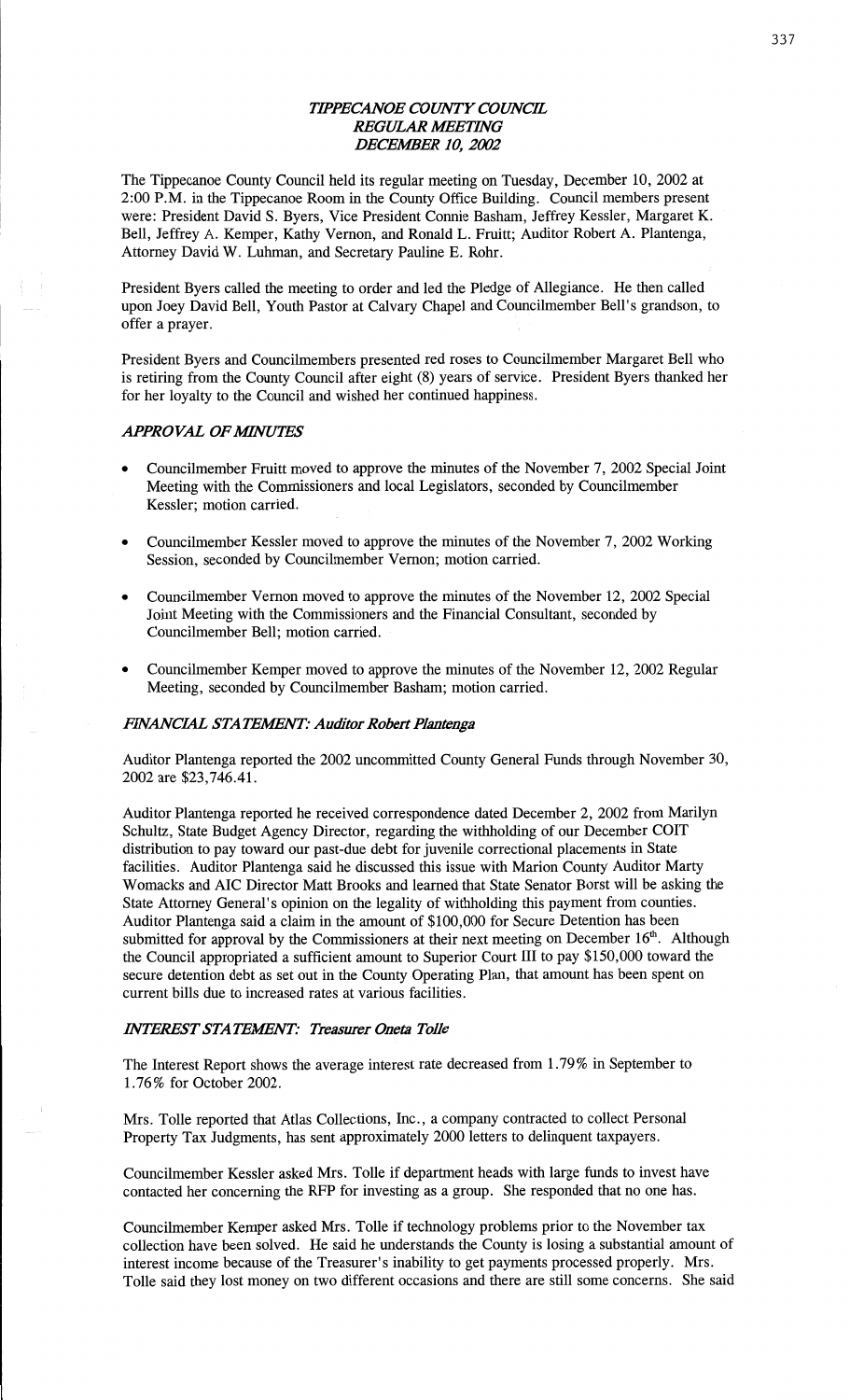**this** problem relates to work orders to the **MITS** Department to **proof** tapes from large mortgage **companies.** There were also problems with getting the terminals up and running through the tax season **this** past fall.

# *SUPERIOR COURT III: JAMS Program Grant Fund 123: Fiscal Officer/Quest Coordinator Kathy Timberlakc*

# **ADDITIONAL APPROPRIATION:** \$2,772.00

- 1,554.00 Juvenile **Enhancement** Coordinator 764.35 Juvenile Enhancement Treatment Specialist
	- 118.88 Social Security
	- **73.82** Retirement
	- 54.39 Work **Comp**
	- 206.56 Health

Ms Timberlake **explained** the Federal **funds** for **this** appropriation to JAMS are left over from **another** program and have to be spent or **returned.** She noted that, because **there** were insufficient funds to pay benefits for both JAMS positions, they will have to come from another source.

**0** Councilmember Kemper **moved** to approve the **appropriations,** seconded by **Councilmember**  Basham; **motion** carried.

# *SHERIFF: 2003 Commissary Fund Expenditures: Sheriff William "Smokey" Anderson*

Sheriff Anderson requested **approval** of 2003 expenditures from the Commissary Fund according to IC 36-8-10—21(8). He said these funds are used more for the **Trusties** as rewards for their **help** in running the Jail rather **than** for the **inmates.** 

**0** Councilmember Kemper moved to approve the 2003 **Commissary Fund expenditures,**  seconded by **Councilmember Bell; motion carried.** 

### *DISCUSSION*

# **2003 COUNCIL APPOINTMENTS**

#### ABC

Councilmember **Basham** said she talked to **Vicki** Pearl about **switching** from the Alcoholic Beverage **Commission** (ABC) to the Council on Aging and she **seemed** to be **agreeable.**  Councilmember Kemper advocated the reappointment of Don **Smith** to **ABC.** He said Mr. **Smith**  previously served on that board.

#### **Convention** & Visitors Bureau

Councilmember Kemper recommended retaining Bob Mindrum as the Hotel Representative and **said** he will **speak** with current Travel **Representative** Jane **Turner** to **determine** if she wishes to continue.

#### Who Appoints?

Attorney Luhman was asked if the Council President or the County Council **makes** the **appointments.** He responded that the statutes of most **boards specify** the **appointment** is by the County Council. He said the **President only** presents **a slate** of appointees.

#### **Park** Board

Attorney **Luhman** noted that Bob Probasco, the **Democrat** appointee, is already in **place** for **a**  four year term from 2001-2004. Councilmember Basham favored reappointing Paul **Finkenbinder** as the Republican appointee since he is still actively involved and was **highly**  recommended to **continue** by **Park** Superintendent Ron Dye.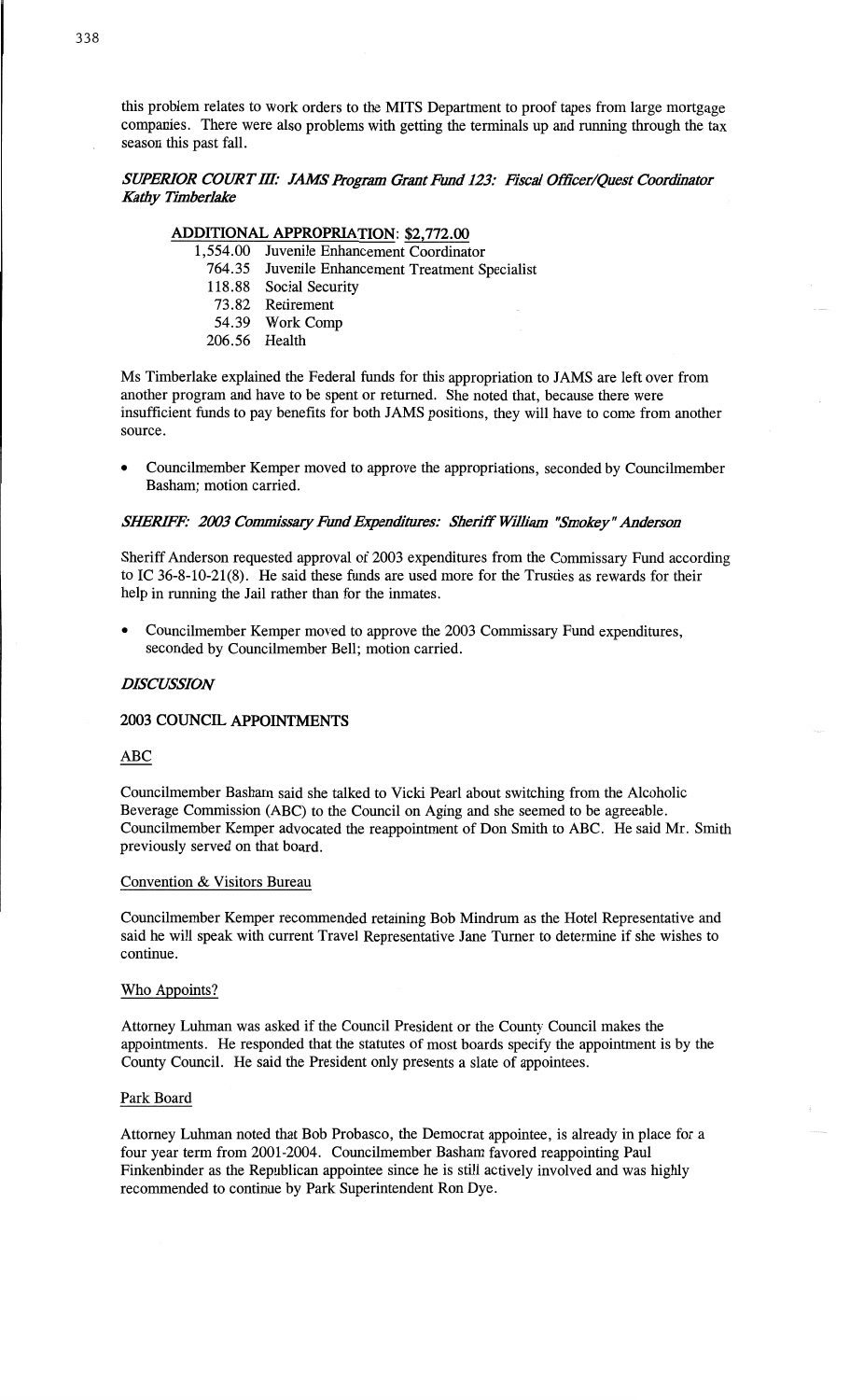### **FFABOA** (Property Tax **Assessment** Board of Appeals)

Attorney Luhman **explained** that, by statute, at least one of the **Council's** two **appointments** must be a Level **2** Appraiser. **Councilmember Basham** proposed **appointing** Lewis Beeler who meets this qualification as one of **their** two appointments.

#### Term **Limits**

**Some** thought there **should** be **term limits** for Councilmembers **serving** on boards. **Attorney Luhman** suggested setting **internal term limits** (i.e. **2 consecutive** terms).

### **2003 COUNCIL ASSIGNMENTS**

#### **Courts**

Councilmember Basham thought the courts should be treated as **individual** entities to equalize assignments.

Councilmember Kessler thought the same representatives serving all courts makes for **a** better flow.

Councilmember Byers thought equalization of assignments was alright but he **pointed** out that serving on **a** board **such** as Area Plan is **time** consuming.

Councilmember Fruitt thought it better to keep continuity in the courts.

Councilmember Kemper said he doesn't object to splitting court **representation** but he is willing to continue representing all **courts.** Councilmember Byers agreed.

# **WORKING SESSIONS**

Councilmember Basham suggested holding the Working **Sessions** in various **other** County-owned facilities such as the Villa, Extension Office, and Cary **Home** to familiarize the Council with the workings of those departments.

Councilmember Kemper agreed with meeting in other locations but would prefer meeting at 8:00 or 9:00 A.M. rather **than** 2:00 P.M.

President Byers **said** he is ok with meeting at 8:00 **A.M.** but questioned if a Working Session .is necessary.

Councilmember Bell **asserted that** the Council **used** to hold a Working Session one hour prior to the **meeting.** She said the Council had the materials prior to the meeting and **made** contact with **departments** by phone. Councilmember Kemper agreed and **said** he would prefer to return to that **format.** 

If the Council meets with **departments** in **various** other locations, **Councilmember** Vernon **thinks department** heads not in **that** group **should** be given time **during** the Regular Meeting to **talk**  about **their** offices. **~** 

**Commissioner Benson asked** if all the suggested locations would be suitable for holding **a** public meeting. Attorney **Luhman** responded that all County-owned **buildings meet** ADA requirements, but the meeting **area** would have to be large enough to hold an audience.

No decision was made.

#### *ANNOWCEAENT*

**A** County Government Financing Seminar will be held at the Extension Office from 8:45 A.M. to 3:00 *P.M.,* **Tuesday, December** 17, 2002.

#### **PUBLIC COMMENT**

None *.* 

#### **ADJOURNMENT**

**Councilmember** Bell **moved** to **adjourn, seconded** by **Councilmember Vernon;** motion carried.